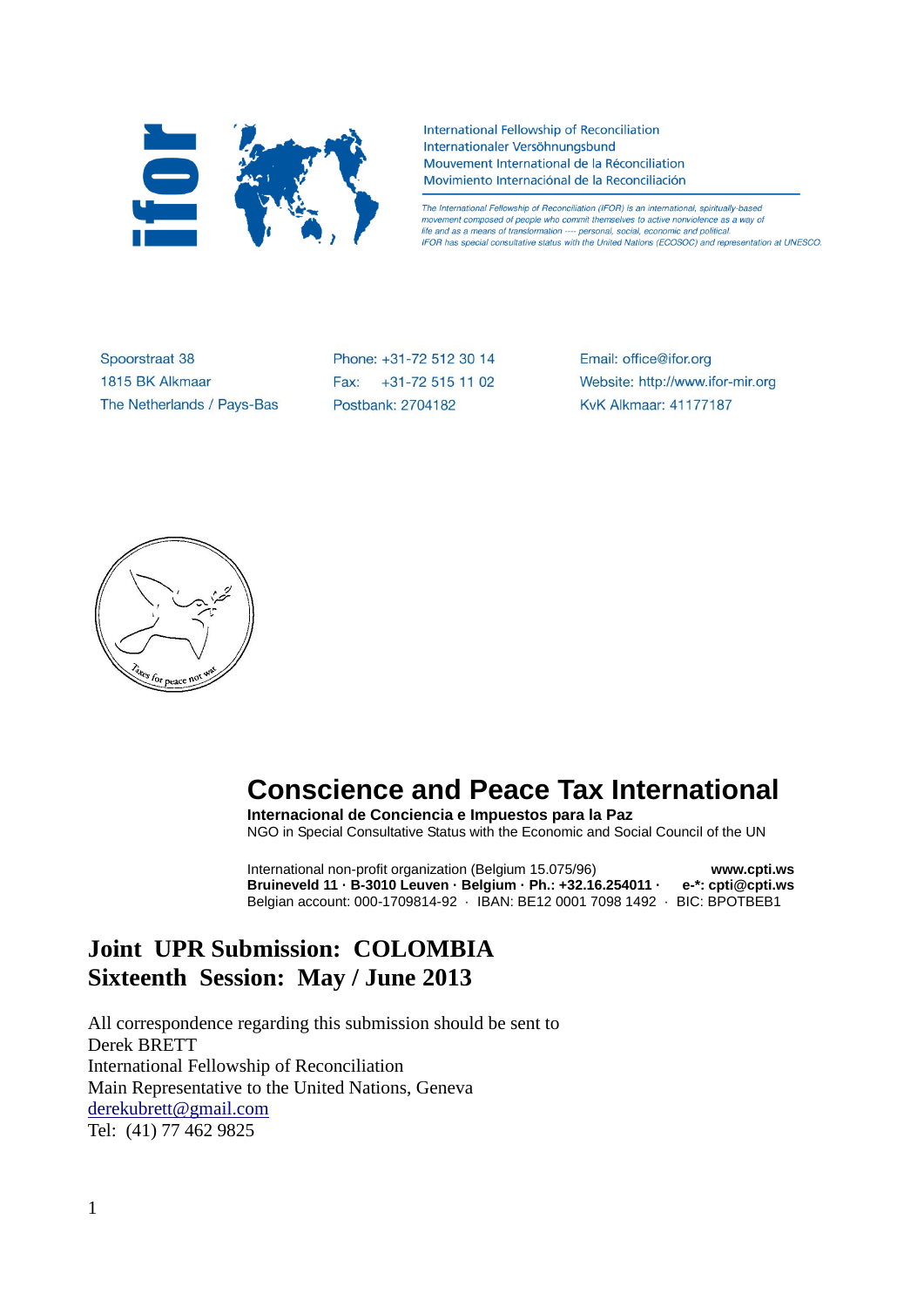#### **Executive summary**

**This submission highlights five linked human rights concerns in Colombia, namely non-recognition of the right of conscientious objection to military service irregular recruitment practices which amount to forced recruitment inadequate protection of children against militarisation and involvement in armed conflict discrimination against those who do not hold the** *libreta militar* **threats against human rights defenders**

#### Conscientious objection to military service

1. Colombia retains a system of obligatory military service for male citizens, without any provisions allowing for conscientious objection to such service. In the first cycle of the UPR, Slovenia recommended that Colombia should recognize the right of conscientious objection to military service "in law and practice and ensure that recruitment methods allow it (and) guarantee that conscientious objectors are able to opt for alternative service, the duration of which would not have punitive effects."<sup>1</sup> Colombia rejected this recommendation, arguing that "The Colombian Constitution and the legal framework establish that all citizens have the obligation to enrol in the military service when the circumstances so require to defend the National sovereignty and the public institutions and to provide security conditions for all citizens. This obligation has been upheld on several occasions by the jurisprudence of the Constitutional Court."<sup>2</sup>

2. The jurisprudence of the Colombian constitutional court in this matter has however now changed.<sup>3</sup> Asked to declare unconstitutional Article 27 of the the Military Recruitment Act, which gives total exemption from military service to indigenous and disabled persons, on the grounds that by not granting similar exemption to conscientious objectors it was in breach of Constitution Articles 13 (non-discrimination), 18 (freedom of conscience) and 19 (freedom of religion), the Court, while finding that it had no bearing on the enforceability of the specific Article in question, ruled that the absence of procedures whereby the right of conscientious objection to military service could be exercised was a serious omission, and called upon the Congress to bring in legislation to this end. Pending specific legislation, the Court considered that, given the fundamental nature of the right to conscientious objection, it could be enforced in an individual case of imminent conscription by means of a "tutella" action, indicating the incompatibility of certain activities inherent to military service with the proven, serious and real conscientious objections adduced. In this respect the Court explicitly departed from its previous contradictory jurisprudence.

3. In July 2010 Colombia's Sixth Periodic Report under the ICCPR was examined by the Human Rights Committee. In the list of issues,<sup>4</sup> the Committee had regretted Colombia's failure to respond to the recommendation in its previous concluding observations that "The State party should guarantee that conscientious objectors are able to opt for alternative service whose duration would not have punitive effects."<sup>5</sup>

 $\mathbf{1}$ <sup>1</sup> A/HRC10/82, Paragraph 37(a) (recommendation by Slovenia)

 $\overline{2}$  $(A/HRC/10/82/Add.1,$  page 4 – reply to recommendation 37(a)).

<sup>3</sup> *Comunicado No.43 – Expediente D7685 Sentencia C-728/09, 14th October 2009. http://www.corteconstitucional.gov.co/relatoria/2009/C-728-09.HTM*

 $^{4}$  CCPR/C/COL/Q/6

 $CCPR/CO/80/COL$ ,  $26<sup>th</sup>$  May 2004, para 17.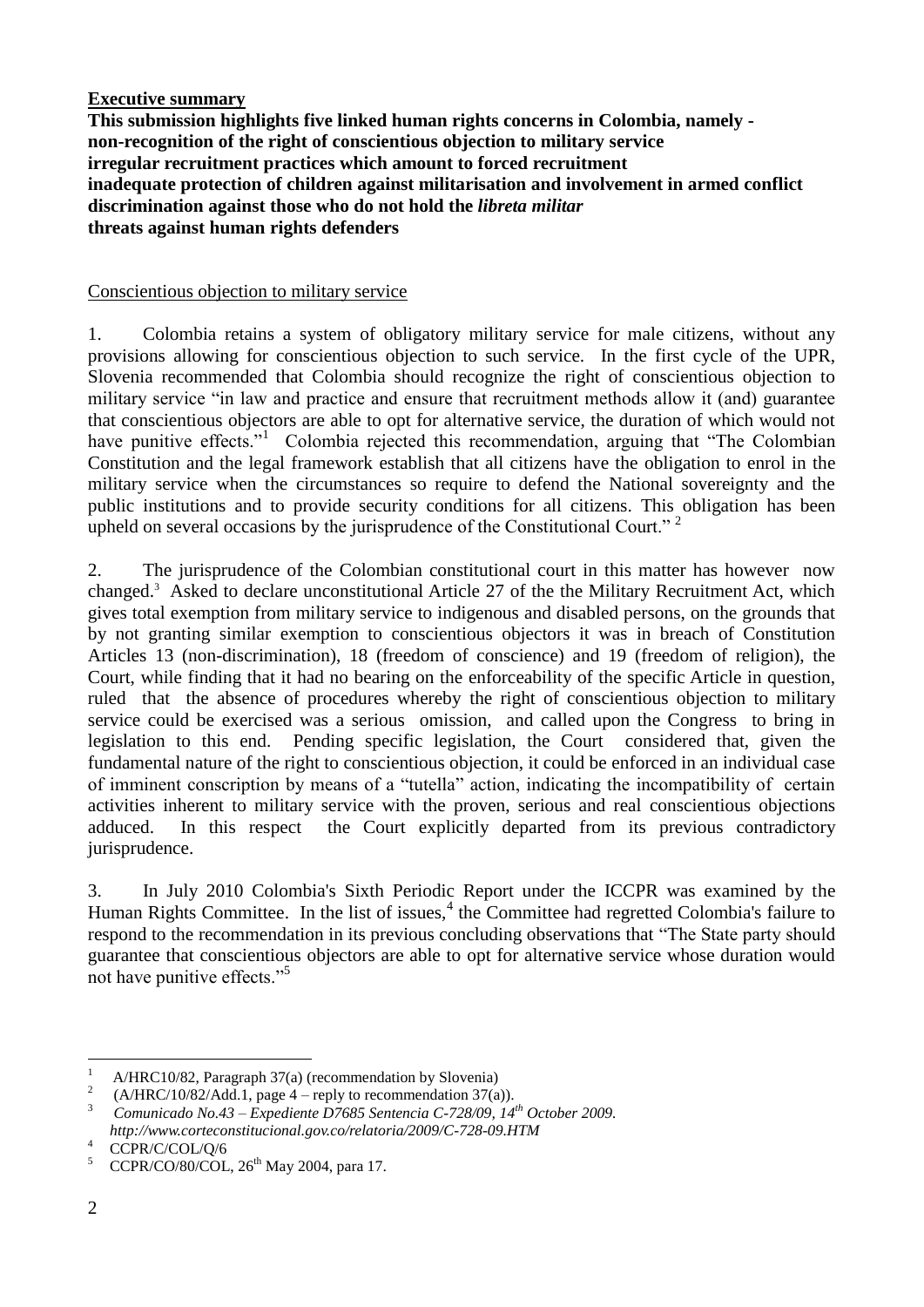4. Colombia's written replies summarised the decision reached by the Constitutional Court, referring particularly to the possibility of the right being enforced by means of a tutella action in an individual case "demonstrating the exceptionally extreme circumstances which justify this".<sup>6</sup>

5. The *Accion Collectiva de Objectores y Objectoras de Conciencia (ACOOC)* from Bogota argued strongly to the Committee that this response was inadequate. The Constitutional Court had seen tutella actions only as an interim means of protection, pending specific legislation, not as a solution. The idea that conscientious objection to military service can only be justified only in "exceptionally extreme" circumstances is contrary to international standards, and opens the dangerous possibility that tutella actions could result in the accumulation of case law which narrowly delimits the right. Moreover, *ACOOC* reported, the unprecedented delay in publishing the full judgement (*sentencia)* posed grave difficulties. Lower courts were not prepared to rely on a press release in interpreting Constitutional Court jurisprudence. (The *sentencia* finally appeared, after eleven months, in September 2010.)

6. The Committee noted "with satisfaction [the] Constitutional Court ruling (...), which represents progress in the implementation of the Committee's earlier recommendation of 2004" but was "still concerned by the lack of progress on the introduction of the necessary legislative amendments for recognizing conscientious objection..." and recommended that **"The State party should, without delay, adopt legislation recognizing and regulating conscientious objection so as to provide the option of alternative service, without the choice of that option entailing punitive effects..."<sup>7</sup>**

7. In mid-2010 the Ministry of Defence was consulting the OHCHR's office in Bogota and other authorities regarding the drafting of legislation to give effect to the Constitutional Court's decision. However, as noted in the report of the High Commissioner for Human Rights to the 19<sup>th</sup> Session of the Human Rights Council: "No significant progress has been made in drafting a bill to regulate the right to conscientious objection to military service; and debate on this topic has been stalled in Congress since July."<sup>8</sup> Despite yet another individual initiative in the Senate<sup>9</sup> no further progress with a Government bill has been reported.

8. Since the Constitutional Court ruling, there have been successes in obtaining court orders to release conscientious objectors from the military, including by *ACOOC* in the case of José Luis Peña Rueda. Even so, two applications to lower courts to submit a tutella action in this case were turned down. Even in the most clear-cut case, that of Juan Diego Agudelo, whose status as a conscientious objector was recognised, following a tutella action, by a court in the municipality of Andes in Antioquia province, this mechanism could not prevent recruitment, because of the second issue - the prevalence of irregular forms of recruitment.

## Irregular recruitment practices

9. The High Commissioner's report to the  $19<sup>th</sup>$  Session of the Council stated that during 2010 her office in Colombia had "observed irregular, and in some cases clearly illegal practices in the military recruitment process" and recommended that "these practices should be discontinued as soon as possible. Rapid development of mechanisms to regulate military service, including

<sup>6</sup>  $\frac{6}{7}$  CCPR/C/COL/Q/6/Add.1, paras 110 – 112.

 $\frac{7}{8}$  CCPR/C/COL/CO/&

<sup>8</sup> A/HRC/19/21/Add 3, 31st January 2012, para 94.

<sup>9</sup> "*Se podria acudir a objecion de conciencia para no prestar servicio militar" EL Espectador,* 20th September 2012.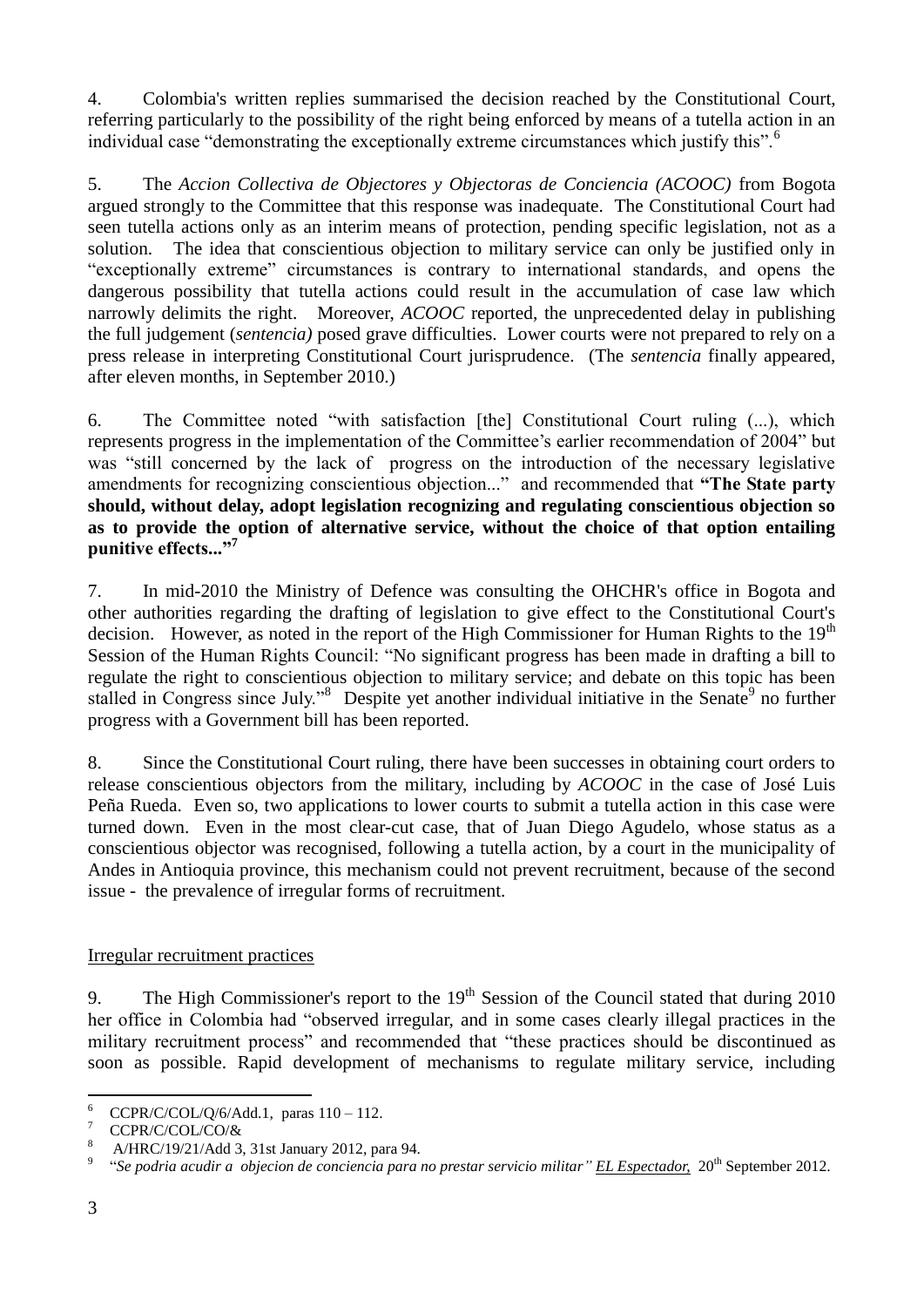conscientious objection, with full respect for human rights, is urged."<sup>10</sup> Her report the following year observed, "Illegal practices in military recruitment procedures continued without effective control in several cities, such as Bogotá, Bucaramanga, Cali and Medellín."<sup>11</sup>

10. A large proportion of military recruitment still takes the form of *batidas,* where young men are systematically stopped in public places. By their nature, such methods of recruitment do not spare those who are not subject to military service, or who are entitled to exemption. The linkage made by the High Commissioner's Office of irregular recruitment methods and conscientious objection is particularly relevant; such procedures by definition do not allow space for the elaboration of a claim of conscientious objection.

11. Given that military service in Colombia remains obligatory it is of course in order to monitor the fulfilment of individuals' military obligations. However, as the Working Group on Arbitrary Detention (WGAD) has pointed out, the penalties established in Colombian law for non-compliance with the recruitment requirements "are exclusively of a pecuniary nature  $(...)$  In no case are arrest, detainment and enrolment in the army against one's expressly declared will authorized."<sup>12</sup>

12. In a decision of November  $22<sup>nd</sup> 2011<sup>13</sup>$ , the Colombian Constitutional Court effectively gave its own endorsment to the WGAD's interpretation of the legal situation. The Court clarified that only those who are classified as "*remisos",* having failed to report for duty when personally called up in accordance with Article 20 of Act 48-1993, may be apprehended by the military in order to perform their military service. The power to "compel" compliance with the obligation, which is mentioned in Article 14 of the Act is constitutional only "*if it is understood in the sense that someone who has not complied with the obligation to register to define his military situation can be held momentarily while this situation is verified and he registers, a process which does not require any formalities.*" The Court further elaborates that this may not include transporting the person to barracks or a military district headquarters, holding him for a health examination, nor immediately incorporating him in the armed forces.

13. *Batidas* have become less frequent since the decision of the Constitutional Court, but have not disappeared. The *Colectivo Quinto Mandamiento* reported forced recruitment in Barrancabermeja on 13<sup>th</sup> December, 2011, including of three persons who should have been exempt from military service; Adonis Andrés Amariz Pérez, a father of a family, José Eduardo Locumi,sole carer for an elderly relative, and Dagoberto Portillo Lopez, a declared conscientious objector.

 $10<sup>10</sup>$ <sup>10</sup> A/HRC/16/22, 3<sup>rd</sup> February 2011, para 90.

<sup>11</sup> A/HRC/19/21/Add 3, 31st January 2012, para 94.

<sup>&</sup>lt;sup>12</sup> Working Group on Arbitrary Detention, Opinion No. 8/2008, Paragraph 22 (A/HRC/10/21/Add. 3)<br><sup>13</sup> Comunicado No. 46 – Expediente D8488 Sentencia C-879/11, 22<sup>nd</sup> November 2011

<sup>13</sup> *Comunicado No.46 – Expediente D8488 Sentencia C-879/11, 22nd November 2011. http://www.corteconstitucional.gov.co/relatoria/2009/C-728-09.HTM*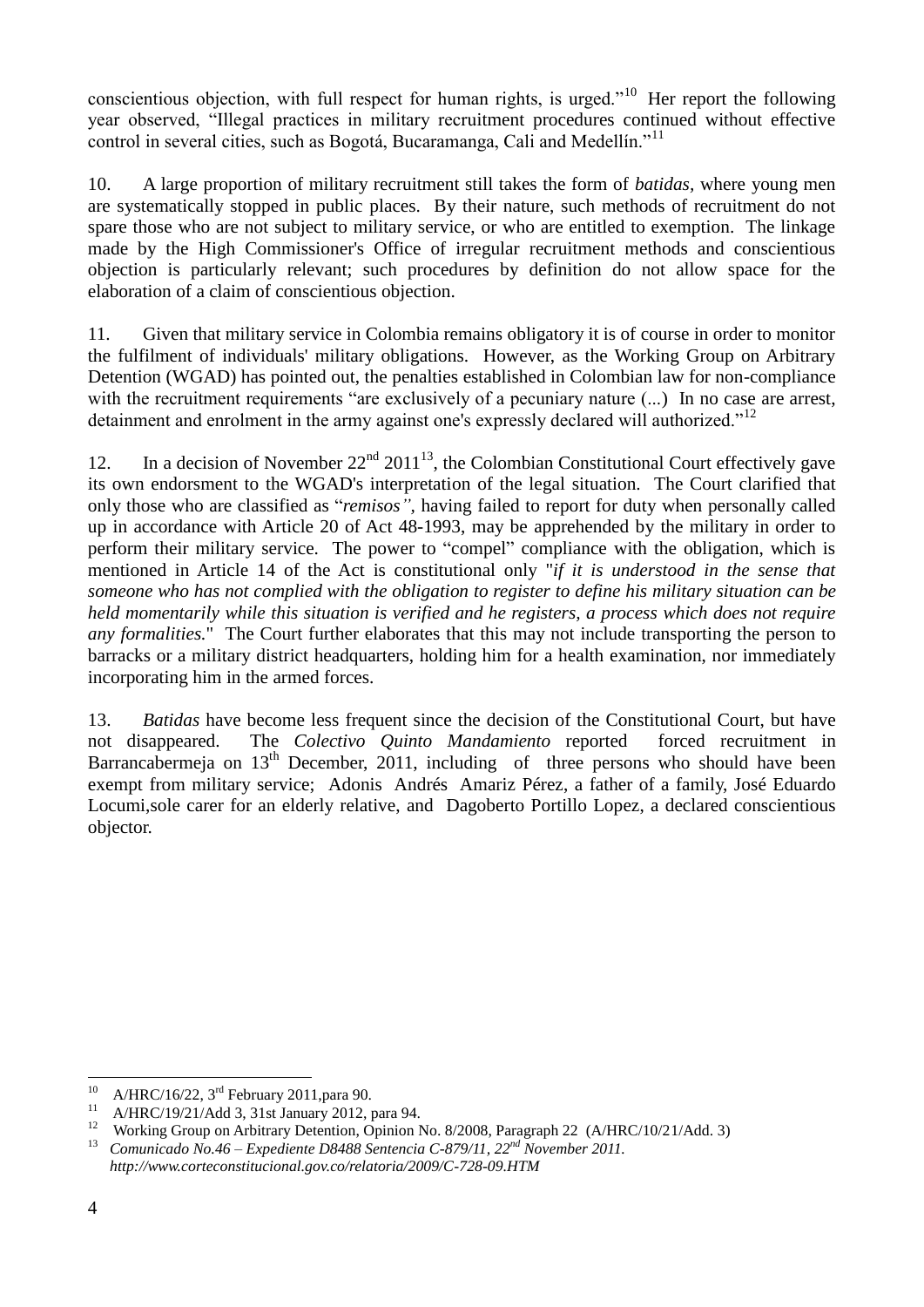#### Inadequate protection of children against militarisation and involvement in armed conflict

14. The practice of recruitment through *batidas* carries a particular risk of enlisting persons aged under 18, despite Colombia's declaration on ratifying the Optional Protocol to the Convention on the Rights of the Child on the involvement of children in armed conflict that this was the minimum recruitment age. A youth who may appear to the recruiter to look 18, but who is in fact younger, will not be able to show his *libreto militar* (military certificate) for the simple reason that he is not yet eligible to hold one. A study of the national census of 2005 showed that of a total of 973 persons under the age of 18 listed as resident within military barracks, no fewer than 321 were males aged  $17<sup>14</sup>$  This is approximately twelve times the number which might be expected even were there an even age and gender distribution – in fact the majority otherwise were young children. It therefore has to be assumed that the vast majority of the 321 were in fact recruits, six years after the law had been changed to supposedly eliminate the possibility of any recruitment under the age of  $18^{15}$ 

15. The Committee on the Rights of the Child has welcomed "that recruitment of children below the age of 18 years is clearly criminalized in the Colombian Penal Code (Law No. 599 of 2000, article 162). The Committee also notes as positive that this provision is applicable to both illegal armed groups as well as the armed forces and that the definition of the crime includes both direct as well as indirect participation of children, including the use of children for intelligence purposes."<sup>16</sup>

16. Although the Committee proceeded to deplore that to date over a thousand investigations of alleged juvenile recruitment and a similar number of confessions of child recruitment into "paramilitary groups", had produced only two convictions,  $17$  by implication, all of these cases referred to concerned the recruitment of children into armed groups which were themselves illegal, not to the irregular recruitment or use of children by the armed forces of the state, even though this is also covered by Law 599/2000. Nevertheless the Commitee also had occasion to state that it was "deeply concerned, that despite clear military instructions to the contrary (...), children continue to be used as informants for intelligence purposes, as recognized by the State party during the dialogue, exposing them to subsequent retaliations by illegal armed groups."<sup>18</sup>

17. Attention might also be drawn to two ways mentioned by the Committee on the Rights of the Child in which children, even when not subject to recruitment, are exposed to militarism and military activities. One is "that considerable civic-military activities by the armed forces continue to take place inside schools as well as in the community and that children are invited to visit military installations and to wear military and police uniforms."<sup>19</sup> It is encouraging that the Government apparently agreed that this was unacceptable; proof of action to terminate such activities would be more welcome. The other is the occupation use of schools in military activities

 $14$ Gutiérrez Carvajo, C. La presencia de niños soldados en cuarteles de Colombia entre 1992 y 2005, una revision a las sentencias de la Corte Constitucional y al Censo General. 2008 (unpublished ; A prior version was published by the *Coalicion contra la vinculacion de niñas, niños y jóvenes al conflicto armado en Colombia* (www.coalico.org) in Putchipu 17-18, (July-December 2007), pages 24 to 28, under the title "La presencia de niños en cuarteles según los datos del censo general 2005."

<sup>15</sup> (Under Article 2 of Law 548/1999, the provision was repealed which had enabled "voluntary" enlistment on obligatory military service before the  $18<sup>th</sup>$  birthday, and the Declaration lodged by Colombia on ratification of the Optional Protocol states categorically: "The military forces of Colombia... do not recruit minors in age into their ranks even if they have the consent of their parents.")

<sup>&</sup>lt;sup>16</sup> CRC/C/OPAC/COL/CO/1, 21<sup>st</sup> June, 2010, para 28.

 $^{17}$  Ibid, paras 28, 29.

 $\frac{18}{19}$  Ibid, para 37.

Ibid, para 41.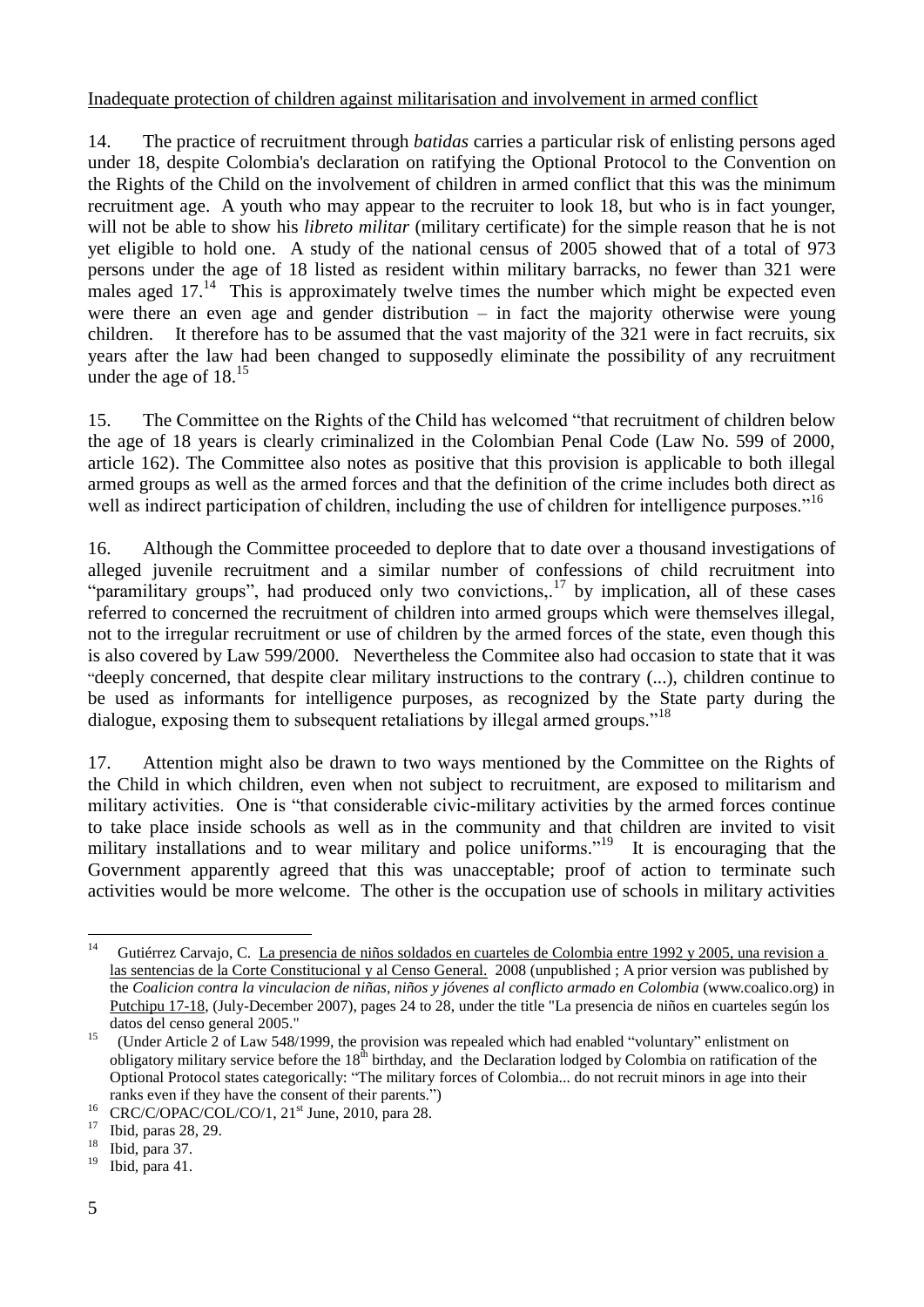by both the armed forces and armed opposition groups. While encouraging Colombia "to take all preventive measures to stop illegal armed groups from recruiting children in schools", the Committee is firm that this does not include the occupation of schools by the armed forces, pointing out that this "significantly increases the risk of exposing school children to hostilities".<sup>20</sup>

<u>.</u>

 $20$  Ibid, paras 39, 40.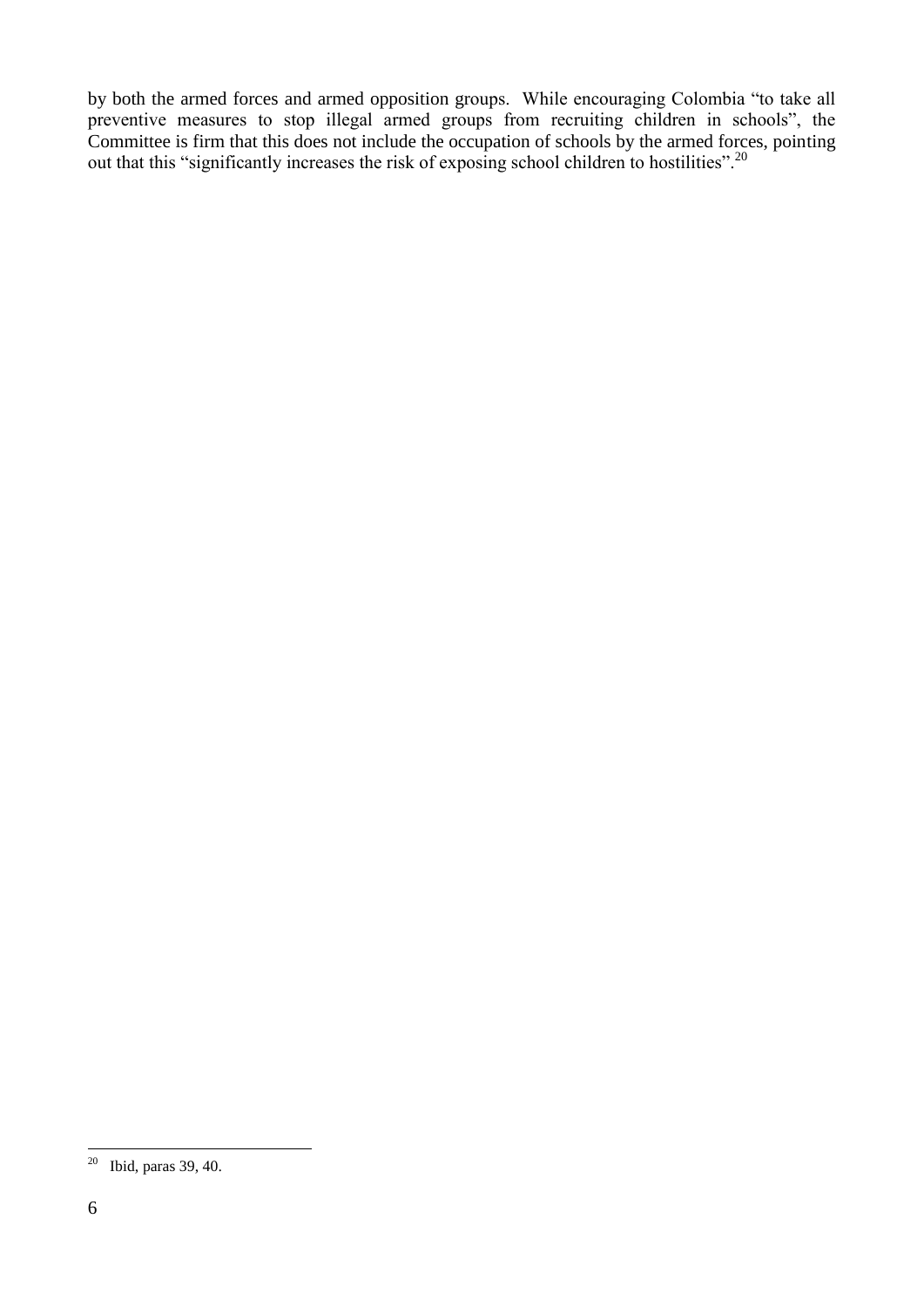Discrimination against those who do not hold the *libreta militar*

18. Article 36 of Law 48/1993 (as amended by Decree 2150/1995), stipulates that all male Colombians must show that they have "resolved their military situation" before they may:

"a) enter into contracts with any public entity;

b) enter into an administrative career;

c) assume public office,

d) obtain a professional degree from any school of higher education"

Article 37 adds: "No national or foreign company, official or private, established or hereafter established in Colombia, may have employment relations with adult persons who have not resolved their military situation."

19. With the exception of members of indigenous communities and those with permanent physical disabilities, men who for whatever reason do not perform obligatory military service are required to pay a "compensation fee" set by the military authorities before they can receive the requisite proof – the *libreta militar*.

20. Not only does such a fee penalise in a discriminatory fashion those with good reason for exemption from military service, it also encourages and helps to conceal the widespread sale of exemptions by corrupt recruiters.

21. Males who for whatever reason have not performed military service and have not paid the "compensation quota" are effectively condemned to live permanently outside the formal economy, and are debarred from running for public office.

22. The effects are exemplified in the case of Bogota conscientious objector Julian Andrés Ovalle Fierro. Having successfully completed degree studies, he is debarred from receiving his certificate by the fact that as a conscientious objector he has refused to obtain a *libreta militar*, without either document, in his own words, "I could not obtain my professional title in psychology, and I could not have access to formal employment where I could put my acquired knowledge to the service of the community."

23. An even more direct interference with the right to education was represented by a circular in which the National Recruitment Directorate required all centres of higher education to demand the presentation of the *libreta militar* on first registration, and from continuing students, and that men without a *libreta militar* sign a declaration undertaking to resolve their military situation in the course of the first semester. $21$ This is directly contrary to article 111 of decree  $2150/1995$ <sup>22</sup> and was successfully challenged on those grounds in a *tutela* brought by conscientious objector Martin Rodriguez against the *Universidad Nacional* in Medellin.<sup>23</sup> Nevertheless, at the beginning of the following academic year, it was reported that the *Universidad Nacional* in Bogota was imposing the same requirement.

 $\frac{1}{21}$ 006 DISCOR Z4 DIM 27 S1 155, 19<sup>th</sup> May 2006

<sup>22</sup> "En este decreto se prohíbe la exigencia de presentar la libreta militar para matricularse por primera vez a la universidad o para y sólo prescribe algunas situaciones de la vida civil en que será solicitada, entre las cuales no aparece matricularse en la universidad o firmar actas de compromiso para seguir estudiando en los centros de *educación superior."*

<sup>23</sup> *Tribunal superior Medellín, sala de decisión penal. Acción de tutela de segunda instancia -0683-2006 (013) 2007. Febrero 26 de 2007.*